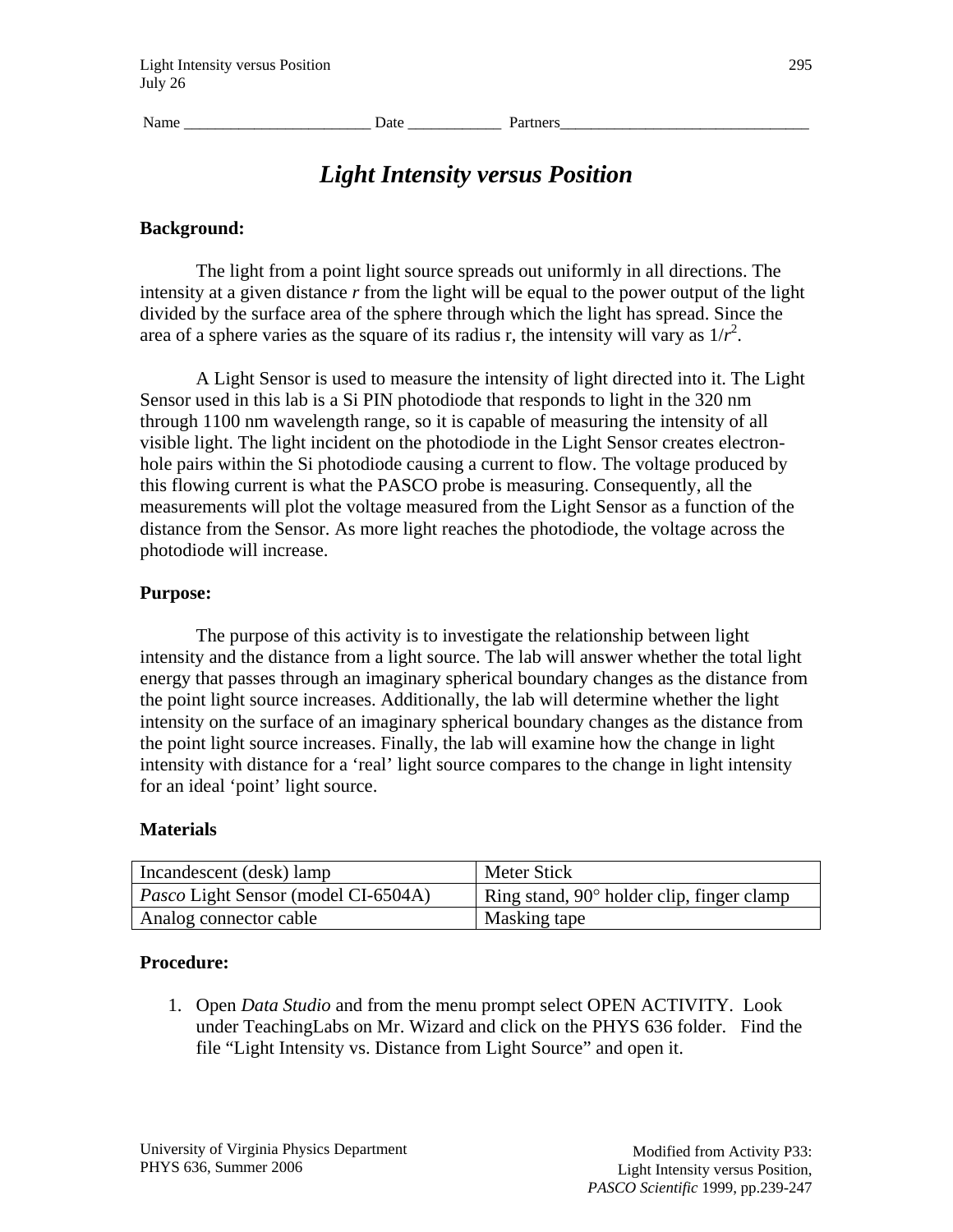- 2. There are three windows that appear on the screen. The first one is a table called "Intensity of Light vs. Distance from Light Source". This table will be where you record all of the measurements obtained in the lab. You will record the distance from the lamp to the light sensor in the left column and voltage (corresponding to the light intensity reaching the Light Sensor) in the right column. The second window displays a graph, which will record your intensity/position measurements as they are recorded in the data table. The third window reads the voltage recorded by the Light Sensor. This voltage, proportional to the light intensity, is what you will record in the left column of the data table.
- 3. Turn on the desk lamp and under the top menu select EXPERIMENT and MONITOR DATA. You will notice that the Digits display window is now recording the voltage. Turn out the room lights and arrange your Light Sensor to minimize stray light sources from windows, doors, and other groups. Have your Light Sensor face a dark area if possible. Become familiar with the GAIN multiplier on top of the Light Sensor by moving the desk lamp closer to the Light Sensor and farther away from the Sensor. Remember that the Light Sensor can only read **a maximum of 4.8 V** before it reaches saturation, regardless of the GAIN that is being used. Set the distance from the bulb to the Light Sensor to be 1 m, and you will observe the minimum voltage in the Digits display window measured in this experiment. Adjust the GAIN setting on the Light Sensor and intensity of the desk lamp so the Light Sensor is able to observe a lamp intensity of about 0.1 V to 0.4 V at 1 m. Highlight the Table on the left and type in the distance, which should still be 1.0 m. Measure it precisely. Type Tab and you are prompted to type in the Voltage reading from the Digit display. Type enter and you are ready to enter the next distance. Notice that the graph will automatically update to include this new point when you push enter.
- 4. Repeat this process of recording the voltage and distance from the Light Sensor every 5 cm closer to the source. Record as many points as possible before the Light Sensor reaches its maximum reading of 4.8 V. Then click STOP.
- 5. Click on the Graph window to have it supersede the Digits window. There should be a smooth set of data points corresponding to the data that was entered into the table.
- 6. Use the fit routine to plot an inverse square curve fit to your set of data points in order to determine whether intensity has varied as the inverse square of position in this experiment. Click on Fit and choose the INVERSE SQUARE FIT and a corresponding curve fit will be applied to the data set. Click on the Curve Fit icon (on the top row) or double-click on the box that appears on the graph that provides information about the curve fit. Record the fitting values below relating the inverse square of position and intensity.

| Inverse Square Fit: A (Scale Factor) |  |
|--------------------------------------|--|
|--------------------------------------|--|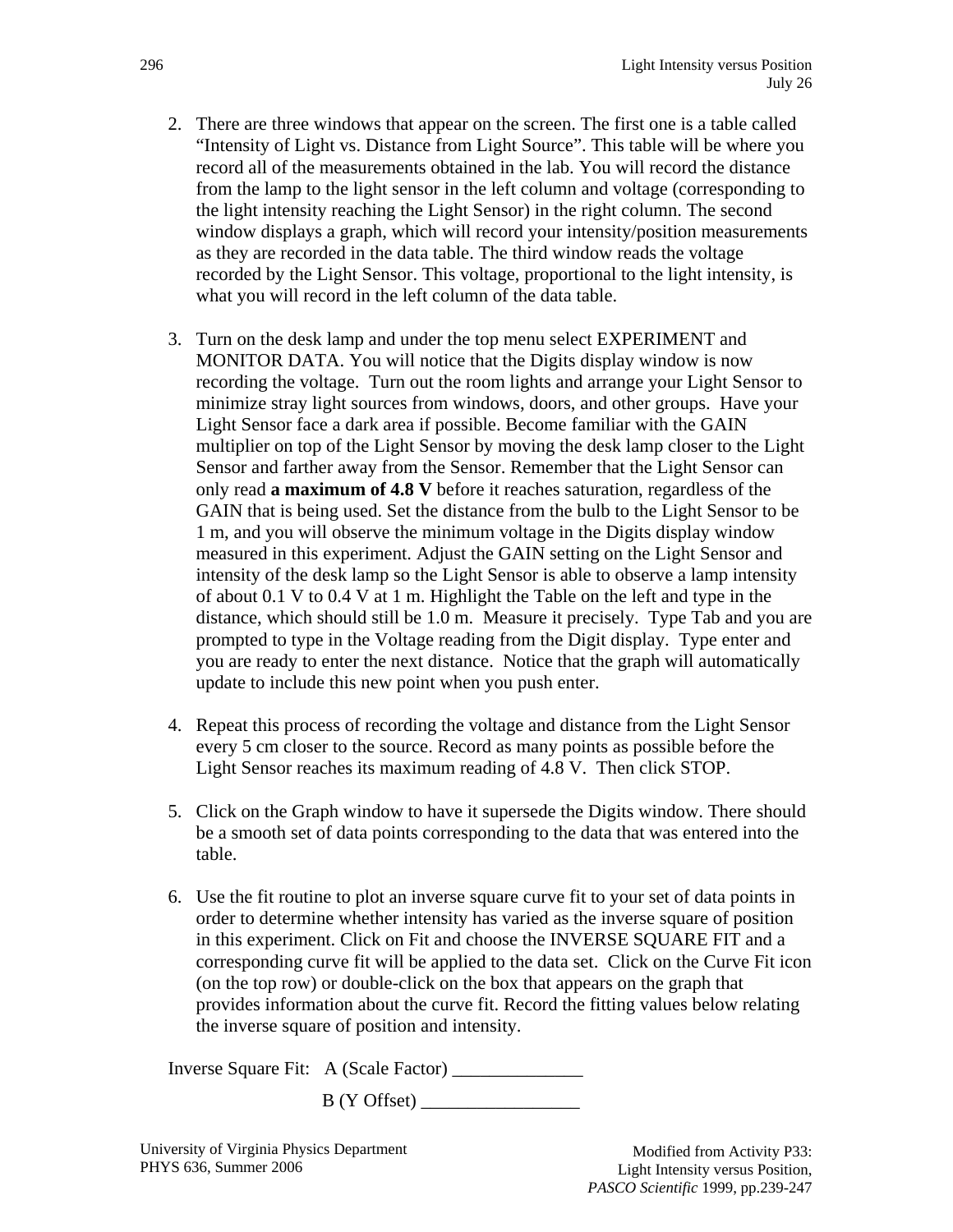Mean squared error \_\_\_\_\_\_\_\_\_\_\_\_ Root MSE

7. Write out below the fit to your data using your fitting equation.

**Question 1:** Discuss the fit to your data. Is it satisfactory?

**Question 2:** How does the total light energy that passes through an imaginary spherical boundary change as the distance from the point light source increases?

**Question 3:** Does the light intensity on a 1  $\text{cm}^2$  area of an imaginary spherical boundary change as the distance from the point light source increases? If so, how?

**Question 4:** How does the change in light intensity with distance for a 'real' light source compare to the change in light intensity for an ideal 'point' light source?

**Question 5:** What is the mathematical relationship between light intensity and distance?

**Question 6:** The light bulb is not really a point source. How does this affect the experiment (and what can be done to minimize the error)?